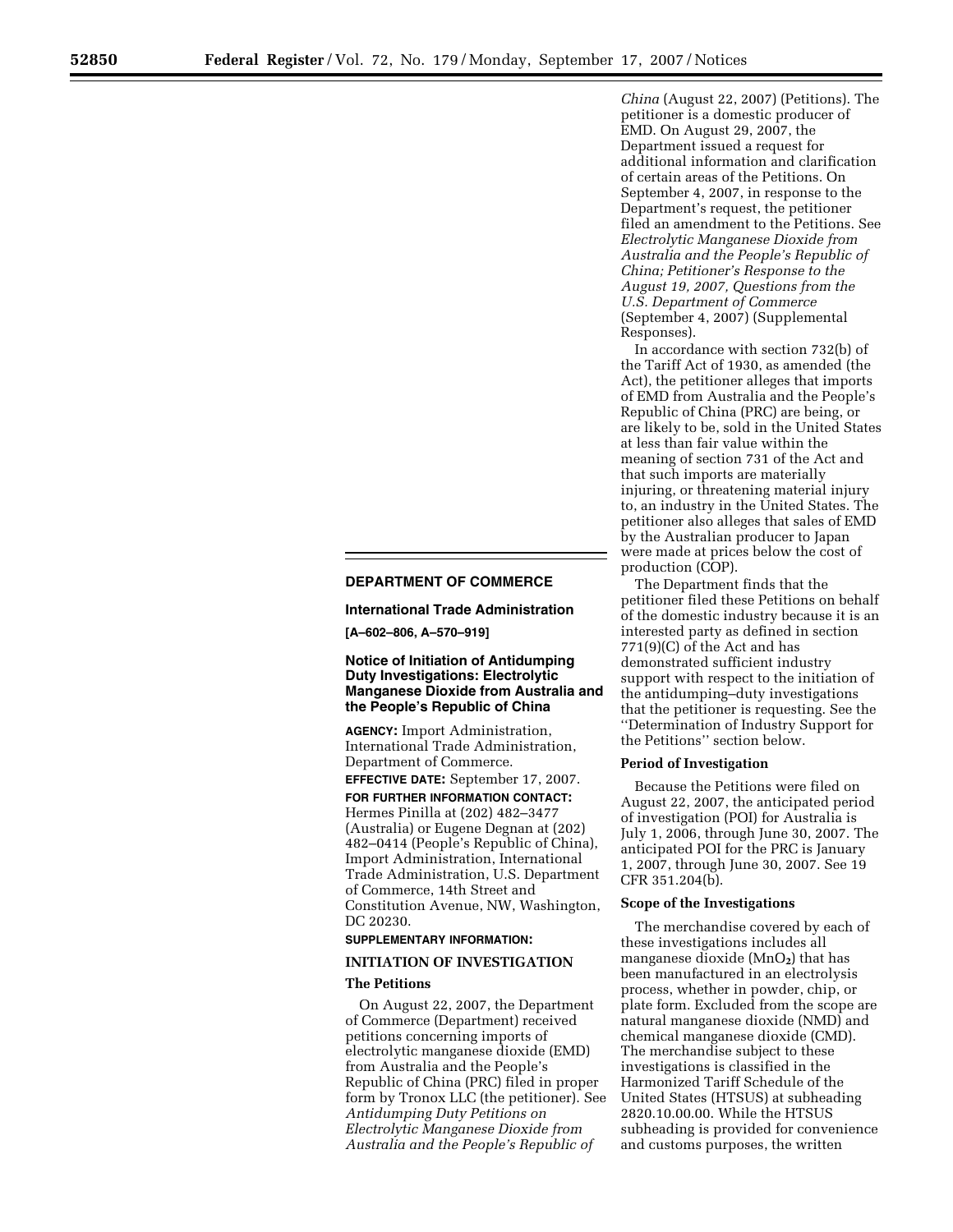description of the scope of these investigations is dispositive.

#### **Comments on Scope of Investigations**

We are setting aside a period for interested parties to raise issues regarding product coverage. See, *e.g., Antidumping Duties; Countervailing Duties; Final Rule*, 62 FR 27296, 27323 (May 19, 1997). The Department encourages all interested parties to submit such comments within 20 calendar days of signature of this notice. Comments should be addressed to Import Administration's Central Records Unit (CRU), Room 1870, U.S. Department of Commerce, 14th Street and Constitution Avenue, NW, Washington, DC 20230. The period of scope consultations is intended to provide the Department with ample opportunity to consider all comments and to consult with parties prior to the issuance of the preliminary determinations.

## **Determination of Industry Support for the Petitions**

Section 732(b)(1) of the Act requires that a petition be filed on behalf of the domestic industry. Section 732(c)(4)(A) of the Act provides that a petition meets this requirement if the domestic producers who support the petition account for (i) at least 25 percent of the total production of the domestic like product and (ii) more than 50 percent of the production of the domestic like product produced by that portion of the industry expressing support for, or opposition to, the petition. Moreover, section  $732(c)(4)(D)$  of the Act provides that, if the petition does not establish support of domestic producers accounting for more than 50 percent of the total production of the domestic like product, the Department shall (i) poll the industry or rely on other information in order to determine if there is support for the petition, as required by subparagraph (A) or (ii) determine industry support using a statistically valid sampling method if there is a large number of producers in the industry.

Section 771(4)(A) of the Act defines the ''industry'' as the producers as a whole of a domestic like product. Thus, to determine whether a petition has the requisite industry support, the statute directs the Department to look to producers who produce the domestic like product. The International Trade Commission (ITC), which is responsible for determining whether ''the domestic industry'' has been injured, must also determine what constitutes a domestic like product in order to define the industry. While both the Department

and the ITC must apply the same statutory definition regarding the domestic like product (section 771(10) of the Act), they do so for different purposes and pursuant to a separate and distinct authority. In addition, the Department's determination is subject to limitations of time and information because the Department determines industry support at the time of initiation. Although this may result in different definitions of the domestic like product, such differences do not render the decision of either agency contrary to law. *See Algoma Steel Corp. Ltd. v. United States*, 688 F. Supp. 639, 644 (CIT 1988), aff'd 865 F.2d 240 (CAFC 1989).

Section 771(10) of the Act defines the domestic like product as ''a product which is like, or in the absence of like, most similar in characteristics and uses with, the article subject to an investigation under this title.'' Thus, the reference point from which the domestic like–product analysis begins is ''the article subject to an investigation,'' *i.e.*, the class or kind of merchandise to be investigated, which normally will be the scope as defined in the petition.

With regard to the domestic like product, the petitioner does not offer a definition of domestic like product distinct from the scope of the investigations. Based on our analysis of the information submitted on the record, we have determined that EMD constitutes a single domestic like product and we have analyzed industry support in terms of that domestic like product. For a discussion of the domestic like–product analysis in these cases, see the *Antidumping Duty Investigation Initiation Checklist: Electrolytic Manganese Dioxide from Australia (Australia Initiation Checklist)*  at Attachment II and the *Antidumping Duty Investigation Initiation Checklist: Electrolytic Manganese Dioxide from the People's Republic of China (PRC) (PRC Initiation Checklist)* at Attachment II, on file in the Central Records Unit, Room B–099 of the main Department of Commerce building.

Our review of the data provided in the Petitions, Supplemental Responses, and other information readily available to the Department indicates that the petitioner has established industry support. With regard to the Australia Petition, the domestic producers have met the statutory criteria for industry support under section  $732(c)(4)(A)(i)$  of the Act because the domestic producers who support the Australia Petition account for at least 25 percent of the total production of the domestic like product. Second, the domestic producers have met the statutory criteria

for industry support under section 732(c)(4)(A)(ii) of the Act because the domestic producers who support the Australia Petition account for more than 50 percent of the production of the domestic like product produced by that portion of the industry expressing support for, or opposition to, the Australia Petition. Because the Petition established support from domestic producers accounting for more than 50 percent of the total production of the domestic like product, the Department is not required to take further action in order to evaluate industry support, *e.g.*, polling. See section 732(c)(4)(D) of the Act. Accordingly, the Department determines that the Australia Petition was filed on behalf of the domestic industry within the meaning of section 732(b)(1) of the Act. See *Australia Initiation Checklist* at Attachment II.

With regard to the PRC Petition, based on information provided in the Petition, we determine that the domestic producers have met the statutory criteria for industry support under section 732(c)(4)(A)(i) of the Act because the domestic producers who support the PRC Petition account for at least 25 percent of the total production of the domestic like product. The Petition did not establish support from domestic producers accounting for more than 50 percent of the total production of the domestic like product, however, and the Department was required to take further action in order to evaluate industry support. See section 732(c)(4)(D) of the Act. In this case, the Department was able to rely on other information, in accordance with section  $732(c)(4)(D)(i)$ of the Act, to determine industry support. See *PRC Initiation Checklist* at Attachment II. Based on information provided in the Petition and other submissions, the domestic producers have met the statutory criteria for industry support under section  $732(c)(4)(A)(ii)$  of the Act because the domestic producers who support the PRC Petition account for more than 50 percent of the production of the domestic like product produced by that portion of the industry expressing support for, or opposition to, the PRC Petition. Accordingly, the Department determines that the PRC Petition was filed on behalf of the domestic industry within the meaning of section 732(b)(1) of the Act. See *PRC Initiation Checklist*  at Attachment II.

The Department finds that the petitioner filed the Petitions on behalf of the domestic industry in accordance with section  $732(c)(4)(A)$  of the Act. The petitioner is an interested party as defined in section 771(9)(C) of the Act and it has demonstrated sufficient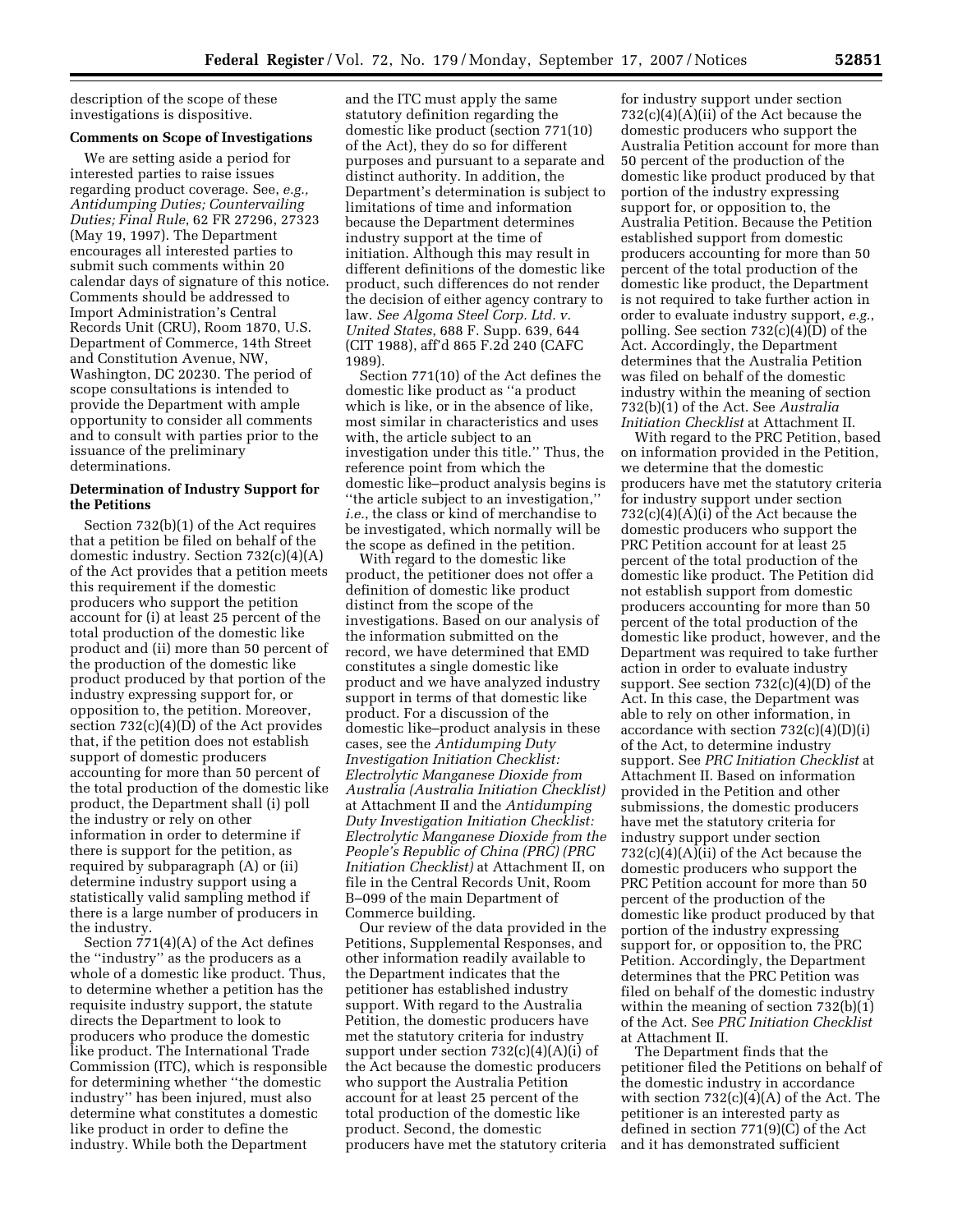industry support in favor of the initiation of the antidumping duty investigations. See *Australia Initiation Checklist* at Attachment II and *PRC Initiation Checklist* at Attachment II.

## **Allegations and Evidence of Material Injury and Causation**

The petitioner alleges that the U.S. industry producing the domestic like product is being materially injured, or is threatened with material injury, by reason of the imports of the subject merchandise sold at less than normal value. The petitioner contends that the industry's injured condition is illustrated by reduced market share, lost sales, smaller production, reduced capacity, a lower capacity–utilization rate, fewer shipments, underselling, price depression or suppression, lost revenue, decline in financial performance, and increase in import penetration. We have assessed the allegations and supporting evidence regarding material injury and causation, and we have determined that these allegations are properly supported by adequate evidence and meet the statutory requirements for initiation. See *Australia Initiation Checklist* at Attachment III and *PRC Initiation Checklist* at Attachment III.

## **Allegations of Sales at Less Than Fair Value**

The following is a description of the allegations of sales at less than fair value upon which the Department based its decision to initiate investigations of imports of EMD from Australia and the PRC. The sources of data for the deductions and adjustments relating to U.S. price and normal value are discussed in greater detail in the *Australia Initiation Checklist* and *PRC Initiation Checklist*. We corrected certain information in the petitioner's margin calculations and these corrections are set forth in detail in the *Initiation Checklists*. Should the need arise to use any of this information as facts available under section 776 of the Act, we will re–examine this information and may revise the margin calculations if appropriate.

## *Alleged U.S. Price and Normal Value: Australia*

The petitioner calculated a single export price using the POI–average unit customs values (AUVs) for U.S. import data, as reported on the ITC's Dataweb for the POI. The petitioner deducted an amount for foreign inland–freight costs. See Petition at Exhibit 11, Supplemental Responses at Exhibit R, and *Australia Initiation Checklist*.

In calculating the export price, the petitioner relied exclusively on AUV data with respect to U.S. imports from Australia under the HTSUS number 2820.10.00.00. This HTSUS number is a ''basket category'' as it includes both subject EMD and non–subject chemical manganese dioxide (CMD) and natural manganese dioxide (NMD). The petitioner used PIERS data to demonstrate that the imports under HTSUS number 2820.10.00.00 are in fact overwhelmingly subject merchandise because PIERS provides more specific product–identification information than official U.S. Census data as reported on the ITC's Dataweb import statistics (Dataweb). See Petitions at Exhibit 10. In addition, the petitioner provided information that indicates that there are no producers of CMD or NMD in Australia and that the majority of imports under this HTSUS number are from a company that only produces EMD. See Petitions at Exhibit 3. Therefore, in this case, we find that the petitioner has provided information on the record that supports its position that the overwhelming percentage of the imports from Australia are, in fact, within the scope of the investigation. As such, we are able to conclude that most, if not all, of the imports from Australia under this HTSUS number are EMD and are, therefore, adequate figures upon which to base export prices for Australia.

With respect to normal value, the petitioner provided information that there were no sales in commercial quantities of EMD in the home market during the POI and that home–market prices were not reasonably available. *Id*. The petitioner proposed Japan as the largest third–country comparison market and demonstrated that Japan is a viable third–country market. See Petitions at Exhibit 15. The petitioner provided Global Trade Atlas EMD import data for exports from Australia into Japan and compared them with U.S. EMD import data for imports from Australia. According to these figures, the sales volume to Japan was greater than five percent of the sales volume to the United States. The petitioner compared third–country prices with an estimate of the cost of producing EMD in powder form by Delta EMD Australia Pty Ltd. (Delta). Because these data indicate that sales of EMD were made at prices below the product's COP, the petitioner requests that the Department initiate a cost investigation of Delta.

The petitioner has provided information demonstrating reasonable grounds to believe or suspect that sales of EMD from Australia to Japan were made at prices below the fully absorbed COP within the meaning of section 773(b) of the Act and has requested that the Department conduct a country–wide sales–below-cost investigation. See our analysis of the allegation below. An allegation of sales below cost in a petition does not need to be specific to individual exporters or producers. See, *e.g.*, Statement of Administrative Action accompanying the Uruguay Round Agreements Act, H.R. Doc. No. 103 316, Vol. 1, at 833 (1994). Thus, the Department will consider allegations of below–cost sales in the aggregate for a foreign country. *Id*. Further, section 773(b)(2)(A) of the Act requires that the Department have ''reasonable grounds to believe or suspect'' that below–cost sales have occurred before initiating such an investigation. Reasonable grounds exist when an interested party provides specific factual information on costs and prices, observed or constructed, indicating that sales in the foreign market in question are at below– cost prices. See section 773(b)(2)(A)(i) of the Act.

The Department has calculated a country–specific COP for EMD in Australia. Based upon a comparison of sales prices of EMD in Japan and the country–specific cost of producing the product, we find reasonable grounds to believe or suspect that sales of EMD produced in Australia and sold in Japan were made at prices below the COP within the meaning of section 773(b)(2)(A)(i) of the Act. Accordingly, the Department is initiating a country– wide cost investigation with regard to sales of EMD from Australia to Japan. If we determine during the course of this investigation that the home market, *i.e.*, Australia, is viable or that Japan is not the appropriate third–country market upon which to base normal value, our initiation of a country–wide cost investigation with respect to sales to Japan will be rendered moot. Because the petitioner alleged sales below cost pursuant to sections 773(a)(4), 773(b), and 773(e) of the Act, the petitioner also based normal value for sales of EMD on constructed value.

Pursuant to section 773(b)(3) of the Act, COP consists of the cost of manufacturing (COM), selling, general, and administrative expenses (SG&A), financial expenses, and packing expenses. To calculate the COM, the petitioner relied on its own costs during the 2006 fiscal year, adjusted for known differences between the costs in the United States and the costs in Australia. The petitioner obtained all of the cost differences between the United States and Australia that were used to calculate the COM from public sources. The petitioner used its own factory–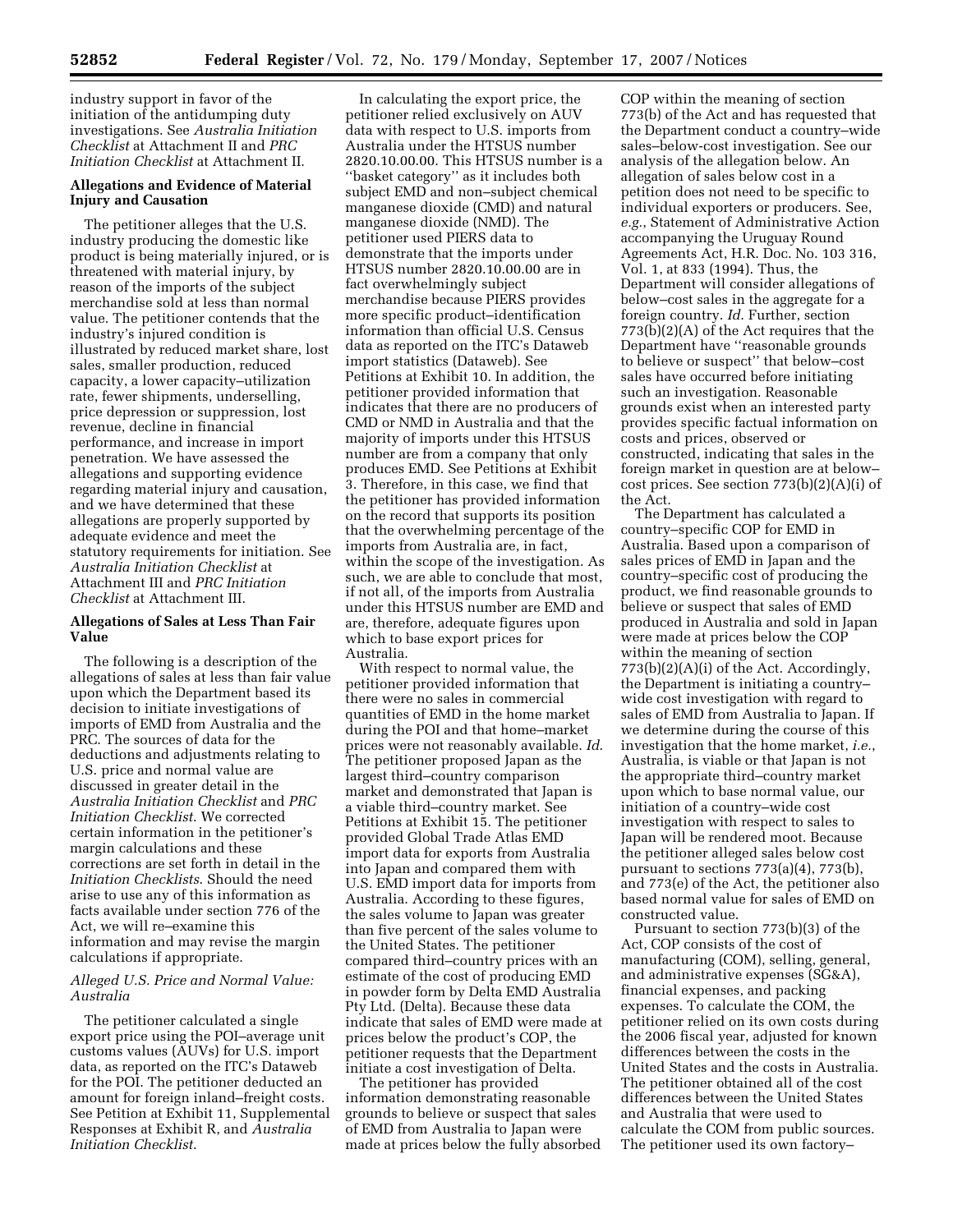overhead costs (FOH) as a conservative estimate of the Australian FOH. This is because the petitioner's facilities are older than Delta's and would thus likely have lower depreciation. Also, the petitioner states that, according to Delta's annual report, it has limited production in Australia, which would increase Delta's actual per–unit cost of FOH.

Because Delta's unconsolidated financial statements were not reasonably available, the petitioner used the financial statements of an Australian zinc producer because, it asserts, zinc undergoes a production process similar to EMD. The petitioner calculated SG&A and profit ratios using the 2006 consolidated financial statements of Zinifex Ltd. (Zinifex), an Australian conglomerate that has mining, smelting, and alloy segments that produce zinc. The petitioner calculated a financial– expense ratio based on the 2006 consolidated financial statements of Delta's parent company, Delta PLC. Where the petitioner used constructed value to determine normal value, it added an amount for profit from Zinifex's financial statements.

We adjusted the petitioner's calculation of SG&A and profit ratios by using information from Delta PLC's consolidated financial statement pertinent to the Australian EMD segment of its business. We used Delta PLC's financial records because these records included Delta's actual costs of producing the merchandise under consideration. See *Australia Initiation Checklist* for a full description of the petitioner's methodology and the adjustments we made to those calculations.

## *Alleged U.S. Price and Normal Value: The People's Republic of China*

The petitioner based its U.S. price calculation on the POI–AUVs of U.S. imports from the PRC under HTSUS number 2820.10.00.00, as reported on the ITC's Dataweb for the POI. As noted above in the ''Alleged U.S. Price and Normal Value: Australia'' subsection, the petitioner demonstrated, using PIERS data, that the overwhelming percentage of the imports into the United States from the PRC were of subject EMD. The petitioner calculated an average Net U.S. Price for PRC alkaline–grade EMD by subtracting an estimate of foreign inland–freight costs from the AUV of imports for the POI. See *PRC Initiation Checklist* at 5.

Because the Department considers the PRC to be a non–market-economy country (NME), the petitioner constructed normal value based on the factors–of-production methodology

pursuant to section 773(c) of the Act. Recently, the Department examined the PRC's market status and determined that NME status should continue for the PRC. See *Memorandum from the Office of Policy to David M. Spooner, Assistant Secretary for Import Administration, Regarding the People's Republic of China Status as a Non–Market Economy*, dated August 30, 2006. (This document is available online at http:// ia.ita.doc.gov/download/prc–nmestatus/prc–lined-paper–memo– 08302006.pdf.) In addition, in two recent investigations, the Department also determined that the PRC is an NME country. See *Final Determination of Sales at Less Than Fair Value: Certain Activated Carbon from the People's Republic of China*, 72 FR 9508 (March 2, 2007), and *Final Determination of Sales at Less Than Fair Value and Partial Affirmative Determination of Critical Circumstances: Certain Polyester Staple Fiber from the People's Republic of China*, 72 FR 19690 (April 19, 2007). In accordance with section 771(18)(C)(i) of the Act, the NME status remains in effect until revoked by the Department. The presumption of the NME status of the PRC has not been revoked by the Department and, therefore, remains in effect for purposes of the initiation of this investigation. Accordingly, the normal value of the product is based appropriately on factors of production valued in a surrogate market–economy country in accordance with section 773(c) of the Act. During the course of this investigation, all parties will have the opportunity to provide relevant information related to the issues of the PRC's NME status and the granting of separate rates to individual exporters.

The petitioner asserts that India is the most appropriate surrogate country for the PRC because India is a significant producer of comparable merchandise and at a level of economic development comparable to the PRC. See Petition at 23. Based on the information provided by the petitioner, we believe that the petitioner's use of India as a surrogate country is appropriate for purposes of initiating this investigation. After the initiation of the investigation, we will solicit comments regarding surrogate– country selection. Also, pursuant to 19 CFR 351.301(c)(3)(i), interested parties will be provided an opportunity to submit publicly available information to value the factors of production within 40 calendar days after the date of publication of the preliminary determination.

The petitioner provided dumping– margin calculations using the Department's NME methodology as

required by 19 CFR 351.202(b)(7)(i)(C) and 19 CFR 351.408. The petitioner calculated normal value for the U.S. price discussed above based on its own consumption rates for producing alkaline–grade EMD which it stated should be similar to the consumption of PRC producers. The petitioner used its own consumption figures for the period covering July 1, 2006, through December 31, 2006. See Petitions at 23–24 and Exhibits 22 and 27, Attachment B. The petitioner states that, while the producer in the United States uses only manganese dioxide ore to produce EMD, producers in the PRC use both manganese dioxide ore and manganese carbonate ore to produce EMD. See Petitions at 23–24 and Exhibit 3. The petitioner explains, however, that, because it does not have reliable usage– rate data for PRC carbonate ore and because the petitioner reasonably believes that several producers/ exporters in the PRC use manganese dioxide ore to manufacture EMD, the petitioner's allegations are based on its own usage rate for manganese dioxide ore. *Id*. The petitioner stated that it made no adjustments to the normal– value calculations because no known material differences exist between its production process in the United States and the manufacturing experience in the PRC. See Supplemental Responses at 8 and Exhibit A. Thus, the petitioner has assumed, for purposes of the Petitions, that producers in the PRC use the same inputs in the same quantities as those it uses.

For the normal–value calculations, pursuant to section 773(c)(4) of the Act, the petitioner used surrogate values from a variety of sources, including Monthly Statistics of Foreign Trade of India, Volumes I and II, Directorate General of Commercial Intelligence & Statistics (Monthly) (MSFTI), the Department's NME Wage Rate for the PRC, the Department's factor–valuation memoranda from other NME proceedings, and publicly available financial statements, to value the factor of production (FOP). See Petitions at 24 and Supplemental Responses at Exhibit G. The petitioner converted the inputs valued in Indian rupees to U.S. dollars based on the average rupee/U.S. dollar exchange rate for the POI, as reported on the Department's website at http:// ia.ita.doc.gov/exchange/index.html. See Supplemental Responses at 4 and Exhibits F and G.

For manganese dioxide ore, the main raw material in the production of EMD, the petitioner provided a surrogate value based on the input price paid by Eveready Industries India, Ltd. (Eveready India), an Indian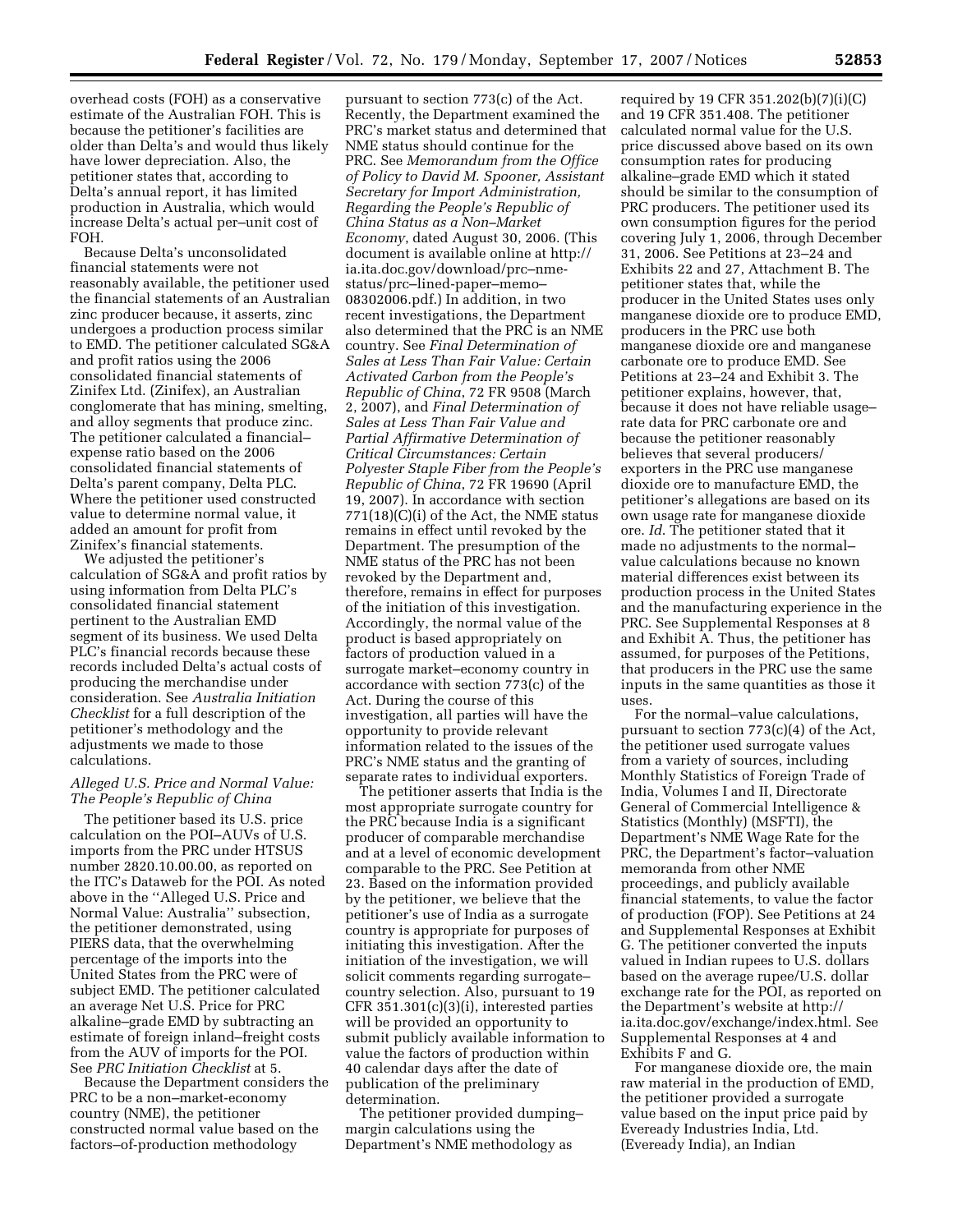manufacturer of the subject merchandise, as reflected in Eveready India's 2006 financial statements. See Petitions at 24, footnote 47. For other inputs, *e.g.*, sulfuric acid, caustic soda, hydrogen sulfide, etc., the petitioner provided surrogate values based on pricing information from the World Trade Atlas. See Petitions at 24 and Supplemental Responses at Exhibits G and M. With regard to energy (electricity), the petitioner provided a surrogate value using the Department's *Factors of Production Valuation Memorandum for the Preliminary Results of Partial Rescission of the Fourth Antidumping Duty Administrative Review and Eighth New Shipper Review of Honey from the People's Republic of China* (December 21, 2006). See Petitions at Exhibit 21 and Supplemental Responses at Exhibit G. In addition, the petitioner provided a surrogate value for natural gas, a second energy source, using pricing information from the Gas Authority of India website. See Supplemental Responses at 5. Labor was valued using the expected wage rate for the PRC provided by the Department. See Petitions at 24 and Supplemental Responses at Exhibit G. Additionally, the petitioner explained that, where Indian surrogate values were not readily available and the costs of such factors were insignificant, it applied a ''zero'' value. See Petitions at 24 and Supplemental Responses at 5 and Exhibit G.

For the normal–value calculations, the petitioner derived the figures for FOH, SG&A, and profit from the financial ratios of Eveready India and Manganese Ore (India) Limited (MOIL), two Indian producers of merchandise that is either identical or similar to the domestic like product. The financial statements that the petitioner provided covered the period of April 2005 to March 2006. Additionally, the petitioner calculated a simple average of the two companies' financial ratios for purposes of the Petition. Further, because Eveready India did not earn a profit while MOIL earned a profit, the petitioner calculated normal value using the profit ratio of MOIL, not Eveready India. See Supplemental Responses at 7 and Exhibit G.

Since Eveready India's financial statement did not report a profit, we have determined not to use Eveready India in our calculation of surrogate financial ratios for purposes of this initiation. It is the Department's practice to disregard financial statements with zero profit when there are financial statements of other surrogate companies that have earned profit on the record.

See *Certain Frozen Warmwater Shrimp from the Socialist Republic of Vietnam: Final Results of the First Antidumping Administrative Review and First New Shipper Review* (signed on September 5, 2007; expected publication on September 12, 2007, in the **Federal Register**) and the Accompanying Issues and Decision Memorandum at Comment 2, section B. Based on our review of the information contained in the Petitions, we recalculated the surrogate financial ratios for the PRC using MOIL's financial information for material, labor, and energy (ML&E), FOH, SG&A, and profit. Although the petitioner calculated MOIL's financial ratios based on MOIL's consolidated financial statement, we calculated the ML&E, FOH, and profit ratios using the financial statement of MOIL's EMD division. Because MOIL did not have specific information regarding SG&A, we continued to use the consolidated financial statement to calculate the surrogate SG&A expense. We then calculated the profit ratio using the EMD division values for ML&E and FOH (*i.e.*, COM) plus the SG&A amount (calculated as the SG&A ratio times the COM), and the EMD division profit value. We did not make any other adjustment to the normal value as calculated by the petitioner.

#### **Fair–Value Comparisons**

Based on the data provided by the petitioner, there is reason to believe that imports of EMD from Australia and the PRC are being, or are likely to be, sold in the United States at less than fair value. Based on comparisons of export price to constructed value that we revised as discussed above and calculated in accordance with section 773(a)(4) of the Act, the estimated dumping margin for EMD from Australia is 52.94 percent. Based on comparisons of export price to normal value that we revised as discussed above and calculated in accordance with section 773(c) of the Act, the estimated dumping margin for EMD from the PRC is 133.76 percent.

### **Initiation of Antidumping Investigations**

Based upon the examination of the Petitions on EMD from Australia and the PRC, we find that the Petitions meet the requirements of section 732 of the Act. Therefore, we are initiating antidumping duty investigations to determine whether imports of EMD from Australia and the PRC are being, or are likely to be, sold in the United States at less than fair value. In accordance with section 733(b)(1)(A) of the Act and 19 CFR 351.205((b)(1), unless

postponed, we will make our preliminary determinations no later than 140 days after the date of this initiation.

## **Separate Rates**

The Department modified the process by which exporters and producers may obtain separate–rate status in NME investigations. See Policy Bulletin 05.1: Separate–Rates Practice and Application of Combination Rates in Antidumping Investigations involving Non–Market Economy Countries (April 5, 2005) (*Separate Rates and Combination Rates Bulletin*), available on the Department's website at http://ia.ita.doc.gov/policy/ bull05–1.pdf. The process requires the submission of a separate–rate status application. Based on our experience in processing the separate–rate applications in the following antidumping duty investigations, we have modified the application for this investigation to make it more administrable and easier for applicants to complete. *See, e.g., Initiation of Antidumping Duty Investigation: Certain New Pneumatic Off–the-Road Tires from the People's Republic of China*, 72 FR 43591, 43594–95 (August 6, 2007) (*Tires from the PRC*). The specific requirements for submitting the separate–rate application in this investigation are outlined in detail in the application itself, which will be available on the Department's website at http://ia.ita.doc.gov/ia–highlights-and– news.html on the date of publication of this initiation notice in the **Federal Register**. The separate–rate application is due no later than November 9, 2007.

## **Respondent Selection and Quantity and Value Questionnaire**

In prior NME investigations, it has been the Department's practice to request quantity and value information from all known exporters identified in the PRC Petition. See, *e.g., Tires from the PRC*, 72 FR at 43595. For this investigation, because the HTSUS number 2820.10.00.00, as discussed above in the ''Scope of the Investigation,'' provides comprehensive coverage of imports of EMD, the Department expects to select respondents in this investigation based on U.S. Customs and Border Protection (CBP) data of U.S. imports under HTSUS number 2820.10.00.00 during the POI.

# **Use of Combination Rates in an NME Investigation**

The Department will calculate combination rates for certain respondents that are eligible for a separate rate in this investigation. The